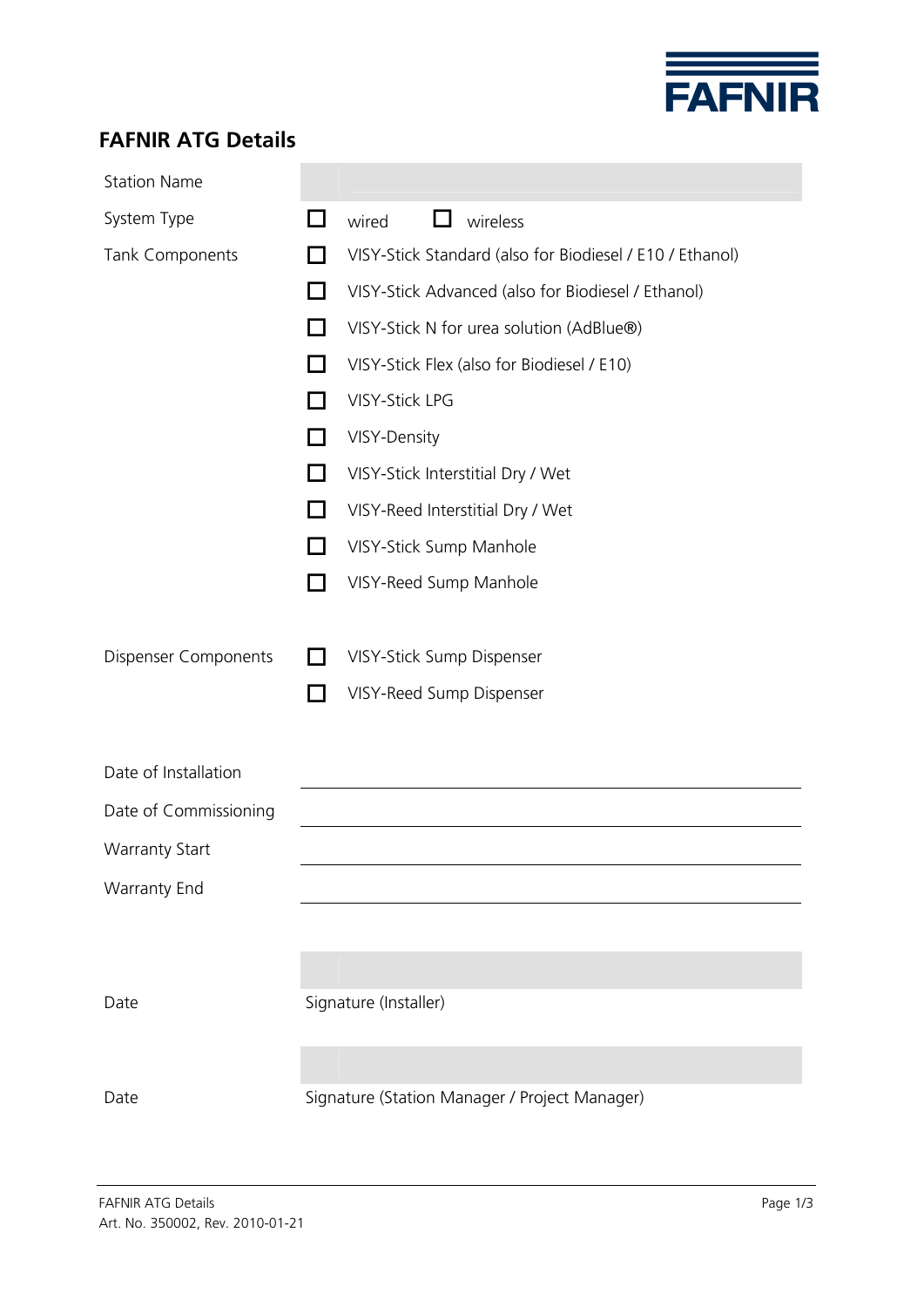

FAFNIR ATG Details

Page 2/3